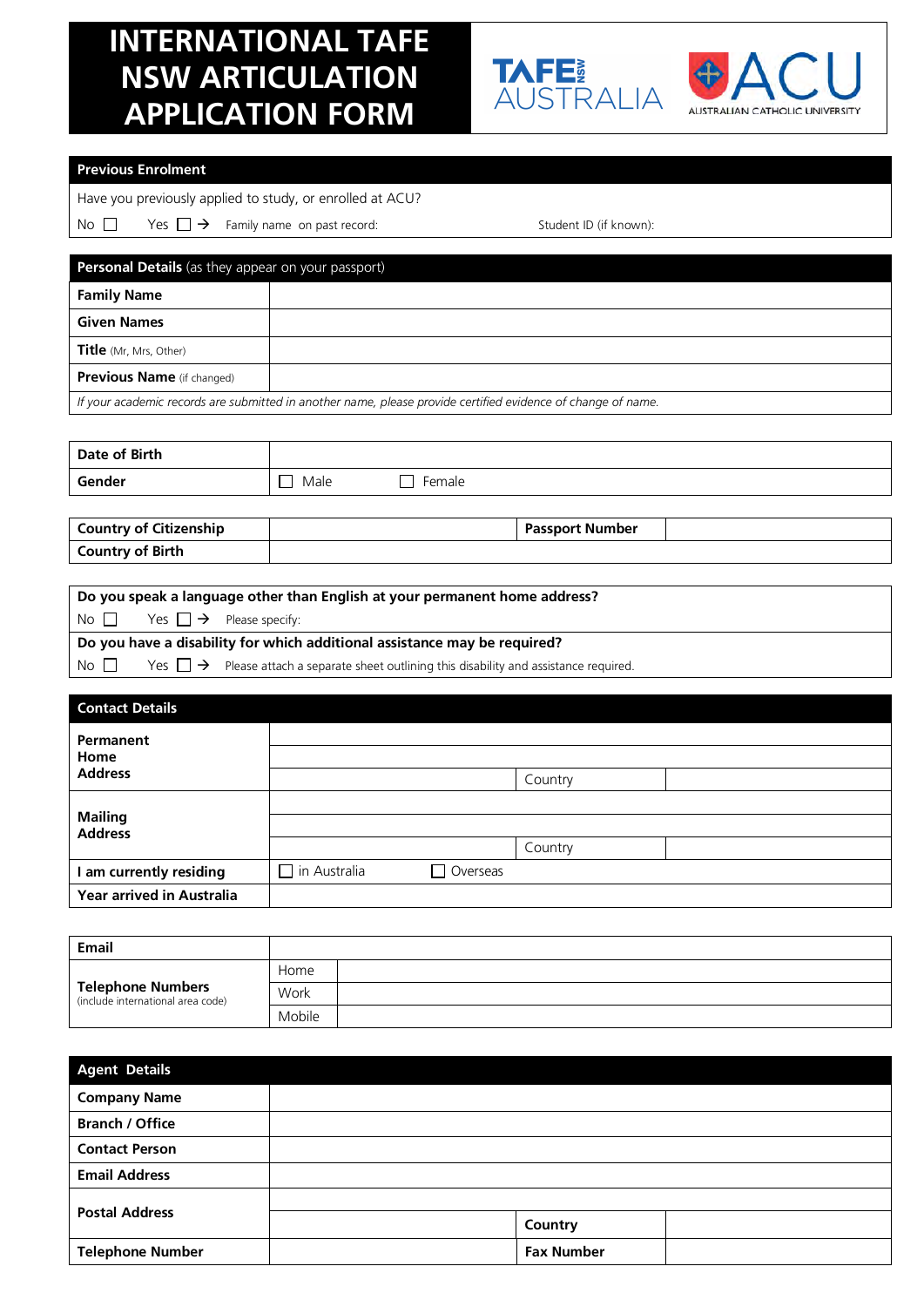Will you be studying on a Student Visa?

Yes  $\Box \rightarrow$  Students on a Student Visa are not eligible to study part-time

No  $\Box \rightarrow$  Please specify what type of Visa you will use:

| TAFE NSW Program CRICOS Provider 00591E                                                |  |  |  |  |  |  |
|----------------------------------------------------------------------------------------|--|--|--|--|--|--|
| Please indicate your intended TAFE course.                                             |  |  |  |  |  |  |
| <b>Course Number</b><br><b>Course Name</b><br><b>TAFE College</b><br><b>Entry Date</b> |  |  |  |  |  |  |
|                                                                                        |  |  |  |  |  |  |
|                                                                                        |  |  |  |  |  |  |

### **Undergraduate Degree Program**

Please indicate your study preferences below.

| <b>Course Name</b> | <b>ACU Campus</b> | <b>Entry Date</b> |
|--------------------|-------------------|-------------------|
|                    |                   |                   |
|                    |                   |                   |
| <u>.</u>           |                   |                   |

#### **Education History**

Please rerecord all studies undertaken including high school, preparation / bridging courses, university or college studies as well as studies undertaken at ACU.

| Course                                                                                                                                      | <b>Institution</b> | <b>Date Commenced</b> | <b>Date Completed</b> |  |  |
|---------------------------------------------------------------------------------------------------------------------------------------------|--------------------|-----------------------|-----------------------|--|--|
|                                                                                                                                             |                    |                       |                       |  |  |
|                                                                                                                                             |                    |                       |                       |  |  |
|                                                                                                                                             |                    |                       |                       |  |  |
|                                                                                                                                             |                    |                       |                       |  |  |
| Plasse submit transcripts and cortificates for all prior studies, along with a cortified translation where the documents are not in English |                    |                       |                       |  |  |

Please submit transcripts and certificates for all prior studies, along with a certified translation where the documents are not in English. If you have been awarded professional qualifications (eg. hospital training), please provide evidence of completion.

Have you ever been excluded from a course and /or institution?

No  $\Box$  Yes  $\Box \rightarrow$  Please submit details including effective dates.

| <b>Employment History</b>            |                 |                   |                   |         |
|--------------------------------------|-----------------|-------------------|-------------------|---------|
| <b>Type of Work</b>                  | <b>Employer</b> | Date<br>Commenced | Date<br>Completed | FT / PT |
|                                      |                 |                   |                   |         |
|                                      |                 |                   |                   |         |
|                                      |                 |                   |                   |         |
|                                      |                 |                   |                   |         |
| Please submit a copy of your resume. |                 |                   |                   |         |

Please submit work certificates or statements of employment for all work experience listed, along with a certified translation where these documents are not in English.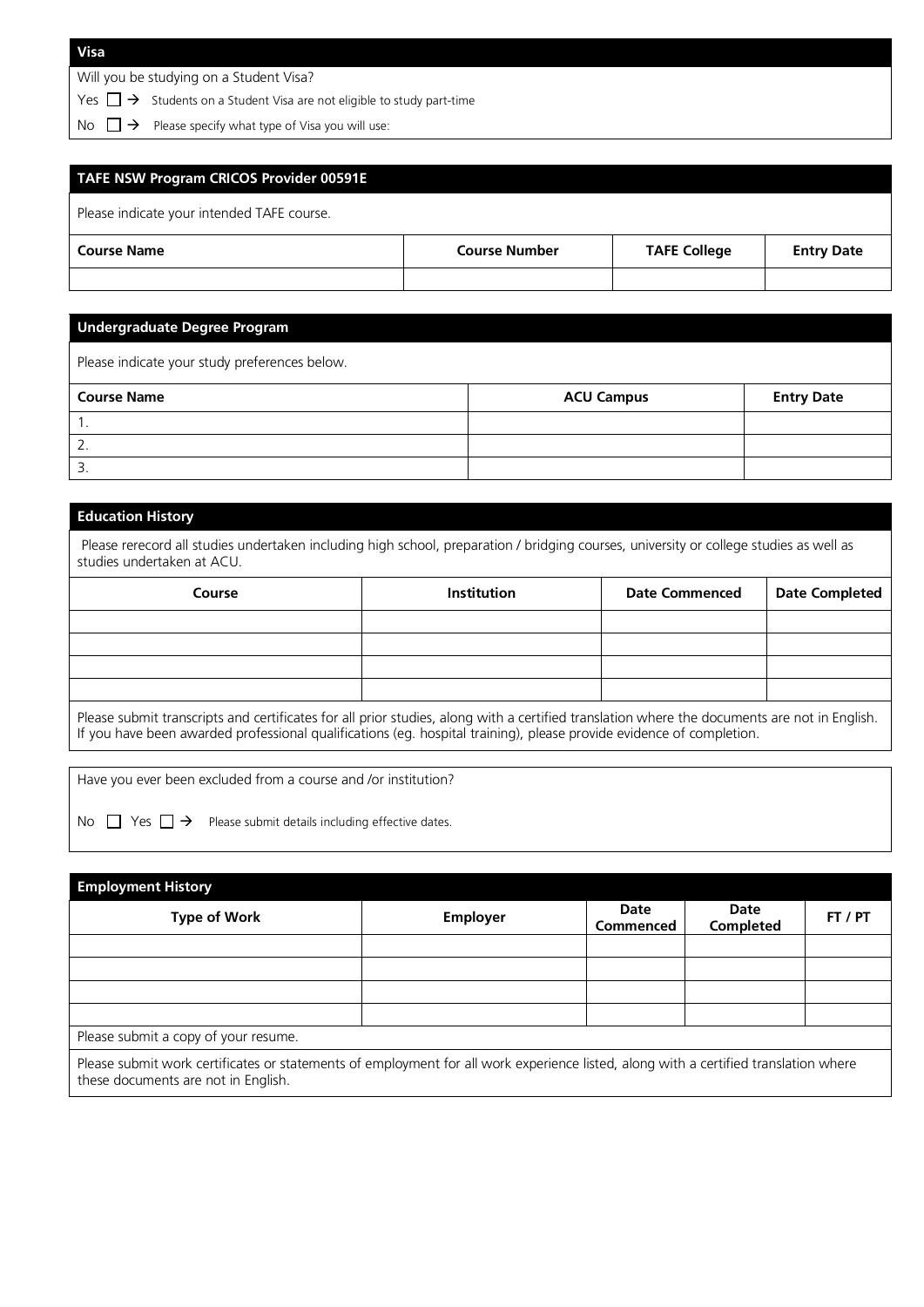#### **Family Education History**

This information is required for Commonwealth Government reporting – please see **[http://www.deewr.gov.au](http://www.deewr.gov.au/)**

#### **Please choose two (one for each parent) from the following list as your parent's highest educational qualifications.**

(e.g. "D" = Male completed Year 12 schooling or equivalent) from the options below)

- A Male Postgraduate qualification (e.g. Postgraduate Diploma, Masters, PhD)
- B Male Bachelor Degree
- C Male other post school qualification (e.g. VET/TAFE Certificate Associate Degree or Diploma)
- D Male completed Year 12 schooling or equivalent
- E Male did not complete Year 12 schooling or equivalent
- F Male completed Year 10 schooling or equivalent
- G Male did not complete Year 10 schooling or equivalent
- H Male Unknown
- I Female Postgraduate qualification (e.g. Postgraduate Diploma, Masters, PhD)
- J Female Bachelor Degree
- K Female other post school qualification (e.g. VET/TAFE Certificate Associate Degree or Diploma)
- L Female completed Year 12 schooling or equivalent
- M Female did not complete Year 12 schooling or equivalent
- N Female completed Year 10 schooling or equivalent
- O Female did not complete Year 12 schooling or equivalent
- P Female Unknown

#### **Parent One:**

**Parent Two:**

#### **Declaration**

ACU is committed to ensuring the privacy of all information it collects. Personal information supplied to the University will only be used for administrative and educational purposes of the institution. Personal information collected by the University will only be disclosed to third parties with the written consent of the person concerned, unless otherwise stated by law. For further information please see the University's Statement on Privacy located at [www.acu.edu.au/145293,](http://www.acu.edu.au/145293) and the Student Administration Privacy Policy located at [http://inet.acu.edu.au/studentadmin/legal/privacy.](http://inet.acu.edu.au/studentadmin/legal/privacy)

*I understand that:*

- *ACU may be required to disclose this information to the Department of Immigration and Citizenship (DIAC)*
- *ACU will disclose this information to the Department of Education, Employment and Workplace Relations (DEEWR);*
- *DEEWR will store the information securely in the Higher Education Information Management System;*
- *DEEWR may disclose the information to the Australian Taxation Office (ATO); and*
- *ACU will not otherwise disclose the information without my consent unless required or authorised by law.*
- *ACU will share this information with relevant TAFE colleges as required to process articulated offers.*

*I declare that I have visited the University's website and/or read the International Student Guide or Exchange Guide and agree to obey the rules and regulations of the Australian Catholic University. I declare that the information supplied herein is correct and complete. I acknowlege that the submission of incorrect or incomplete information may result in a cancellation of enrolment at any stage. I recognise that it is my responsibility to provide all necessary certified documentary evidence of my qualifications. I authorise the University to obtain further information with respect to my application and, if necessary, provide information to educational institutions and admission centres.*

Applicant's Signature **Date**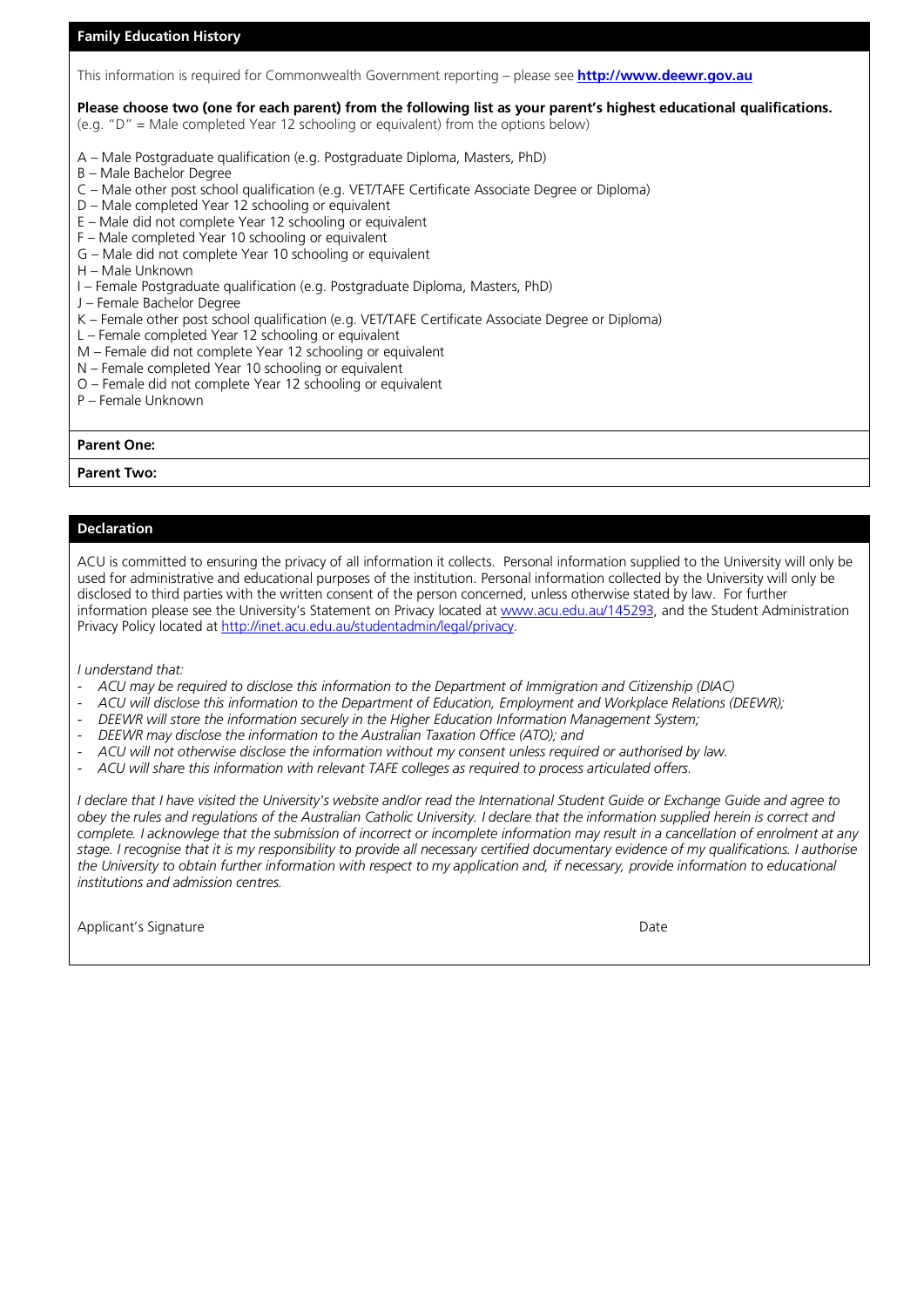# ACU Simplified Student Visa Framework (SSVF) information for education agents: completing the pre-application ACU checklist



#### BACKGROUND**:**

Australian Catholic University has several processes and procedures in place to identify and admit genuine temporary entrants in accordance to the Simplified Student Visa Framework (SSVF) requirements implemented by the Department of Home Affairs.

In order to ensure that ACU's international student population continues to comprise genuine international students who are studying with the University to progress their academic, personal and career aspirations, ACU requires that the ACU Pre-Application Checklist is submitted for all applications for eligible programs submitted through an ACU registered Education Agent.

#### WHAT TO DO NEXT:

- Read this step-by-step guide for Education Agents on how to complete the Pre-Application Checklist
- Complete the checklist and submit it with all applications for eligible study programs.

#### WHEN TO SUBMIT THE CHECKLIST?

The ACU Pre-Application Checklist needs to be completed and submitted with all applications for the following eligible programs:

- ELICOS
- Pathway programs Diploma and Tertiary Preparation Program (Health Sciences)
- Undergraduate programs
- Postgraduate coursework programs

The Pre-Application checklist is not required for Doctoral degrees or Masters degrees (Research) applicants.

When submitting an application to ACU through our online application system, please attach a copy of the completed form as 'Supporting Documents'. When submitting a paper application, please attach this to the application in hard copy format.

#### WHAT HAPPENS NEXT?

ACU International Admissions Office will process and assess the application for study and will be in touch with you to confirm the outcome of the application as soon as possible. ACU must be certain that the application is from a Genuine Student and will use the information you provide in the checklist to ascertain this.

### WHO TO CONTACT FOR FURTHER INFORMATION:

If you have a question about this process, please contact your ACU Regional Manager or contact the ACU International Admissions Office on +61 (0)2 9739 2437 or **international.admissions@acu.edu.au**

| ACADEMIC AND ENGLISH LANGUAGE REQUIREMENTS |                                                                                                                                                                                   |                                                                                                                                                                                                                                  |                                                                                                                                                                                                                                                                                                                                                                  |  |
|--------------------------------------------|-----------------------------------------------------------------------------------------------------------------------------------------------------------------------------------|----------------------------------------------------------------------------------------------------------------------------------------------------------------------------------------------------------------------------------|------------------------------------------------------------------------------------------------------------------------------------------------------------------------------------------------------------------------------------------------------------------------------------------------------------------------------------------------------------------|--|
| <b>Checklist</b><br>ref                    | <b>Section</b>                                                                                                                                                                    | <b>Background</b>                                                                                                                                                                                                                | Reference Material/ Evidence Required                                                                                                                                                                                                                                                                                                                            |  |
| $\mathbf{1}$                               | Does the applicant meet the<br>ACU English language entry<br>requirements?                                                                                                        | All applicants are required to<br>meet the minimum ACU English<br>language entry requirements prior<br>to enrolment (see checklist ref 2).                                                                                       | • ACU English entry requirements can be found<br>in the ACU International Guide or online at<br>handbook.acu.edu.au/handbooks/<br>handbook_2018/general_information/<br>admission_to_coursework_programs_<br>policy<br>• Applicants must provide evidence of:<br>- Original copy of recognised English<br>language tests for certification: e.g.<br>IELTS, TOEFL |  |
| $\overline{c}$                             | If the applicant does not satisfy<br>the ACU English requirements,<br>please state how he/she intends<br>to meet these requirements<br>before commencing an ACU<br>study program? | Counsellors to provide options for<br>the applicant to consider, including:<br>an outline of the ELICOS programs<br>provided by ACU in Sydney,<br>Melbourne and Brisbane, tuition<br>costs, scholarships, commencement<br>dates. | • Further information on ACU English<br>Language Centres can be found in the ACU<br>ELICOS brochure or online at acu.edu.au/<br>international/study_english                                                                                                                                                                                                      |  |
| 3                                          | Do you believe the applicant<br>is likely to meet the academic<br>entry requirements for his/her<br>academic program?                                                             | Counsellors are to ensure the<br>applicant has a relevant academic<br>background and ability to succeed<br>in his/her chosen ACU academic<br>program (see checklist ref 4).                                                      | • ACU academic entry requirements can be<br>found in the ACU International Guide or<br>online at acu.edu.au/courses<br>• Applicants must provide:<br>- Original copies of academic transcripts<br>and certificates for certification                                                                                                                             |  |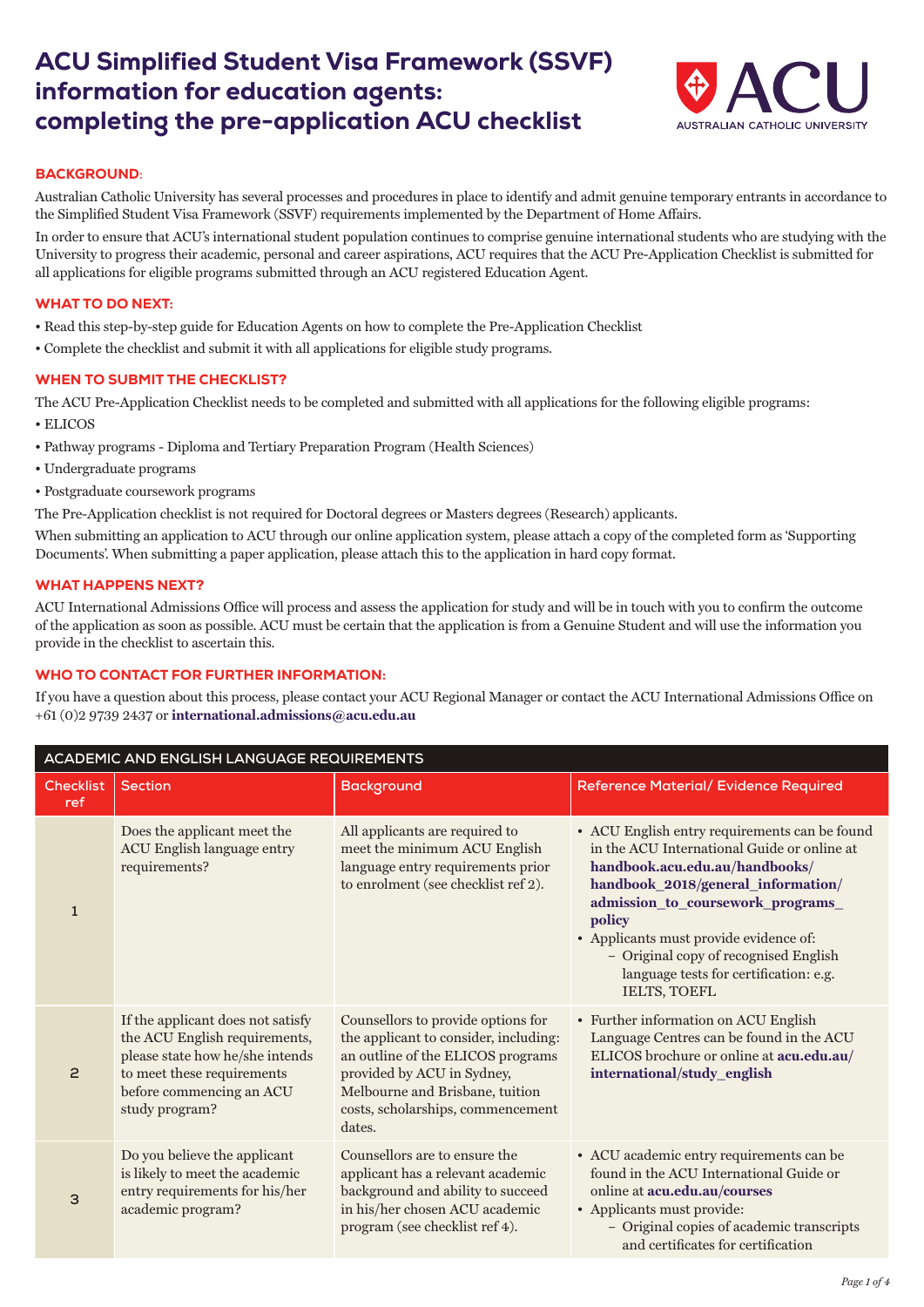| 4              | If the applicant does not satisfy<br>the ACU academic entry<br>requirements, please state how<br>he/she intends to meet these<br>requirements?                                                                                                                                                         | Counsellors to provide information<br>about ACU Pathway Programs:<br>e.g. Tertiary Preparation (Health<br>Sciences) and Diploma Programs.<br>This information should include<br>progression information,<br>course structure and content,<br>commencement dates and tuition<br>fees payable.                                       | • Information on career paths and course<br>outcomes can be found in the ACU<br>International Course Guide as well as at<br>acu.edu.au/courses<br>• Counsellors should discuss any study gaps that<br>applicants may have had prior to applying for<br>their ACU program<br>• Counsellors should tick YES if they have cited<br>evidence to support the applicants career/<br>academic progression including<br>- Resume/curriculum vitae that indicates<br>further academic study is required to<br>progress future career plans<br>- Academic transcripts which support<br>academic progression into further study |
|----------------|--------------------------------------------------------------------------------------------------------------------------------------------------------------------------------------------------------------------------------------------------------------------------------------------------------|------------------------------------------------------------------------------------------------------------------------------------------------------------------------------------------------------------------------------------------------------------------------------------------------------------------------------------|----------------------------------------------------------------------------------------------------------------------------------------------------------------------------------------------------------------------------------------------------------------------------------------------------------------------------------------------------------------------------------------------------------------------------------------------------------------------------------------------------------------------------------------------------------------------------------------------------------------------|
|                | ACADEMIC PROGRAM AND INSTITUTIONAL COUNSELLING                                                                                                                                                                                                                                                         |                                                                                                                                                                                                                                                                                                                                    |                                                                                                                                                                                                                                                                                                                                                                                                                                                                                                                                                                                                                      |
| 5              | Have you explained the<br>program structure in detail to<br>the applicant including course<br>length, cost and progression<br>requirements?                                                                                                                                                            | Counsellors should ensure that the<br>applicant is aware of his/her<br>obligations as a student at ACU<br>and is aware of the minimum<br>completion time and cost of his/her<br>chosen ACU course.                                                                                                                                 | • ACU Program Structure can be found at<br>acu.edu.au/courses                                                                                                                                                                                                                                                                                                                                                                                                                                                                                                                                                        |
| 6              | If the applicant is seeking credit/<br>advanced standing, have they<br>provided the relevant, certified<br>curriculum information?                                                                                                                                                                     | This is required to assist ACU<br>academic staff to make a precise<br>determination of credit for the<br>applicant.                                                                                                                                                                                                                | • Further information on ACU English<br>Language Centres can be found in the ACU<br>ELICOS brochure or online at acu.edu.au/<br>international/study_english                                                                                                                                                                                                                                                                                                                                                                                                                                                          |
| $\overline{7}$ | Have you given the applicant<br>detailed information about ACU<br>including campus locations,<br>study environment and programs<br>of study?                                                                                                                                                           | Counsellors should ensure that<br>applicants have been informed in<br>detail regarding ACU, programs of<br>study, campus locations as well as<br>general information on studying in<br>Australia.                                                                                                                                  | • Information on ACU, including all programs<br>of study, campuses and locations can be found<br>in the ACU International Course Guide and at<br>acu.edu.au/international/library<br>• Information on Studying in Australia can be<br>found at studyinaustralia.gov.au                                                                                                                                                                                                                                                                                                                                               |
| 8              | Are you satisfied that the course<br>the applicant has selected for<br>application is linked to their<br>previous educational background<br>and/or future career aspirations?<br>Has evidence been cited to<br>support this?                                                                           | Counsellors should ensure that<br>programs of study are selected by<br>students that are linked to previous<br>educational background and/or<br>future career progression (refer to<br>checklist ref 12).                                                                                                                          | • Information on career paths and course<br>outcomes can be found in the ACU<br>International Course Guide as well as at<br>acu.edu.au/courses<br>• Counsellors should discuss any study gaps that<br>applicants may have had prior to applying for<br>their ACU program<br>• Counsellors should tick YES if they have cited<br>evidence to support the applicants career/<br>academic progression including<br>- Resume/curriculum vitae that indicates<br>further academic study is required to<br>progress future career plans<br>- Academic transcripts which support<br>academic progression into further study |
|                | <b>FINANCIAL REQUIREMENTS</b>                                                                                                                                                                                                                                                                          |                                                                                                                                                                                                                                                                                                                                    |                                                                                                                                                                                                                                                                                                                                                                                                                                                                                                                                                                                                                      |
| 9              | Are you satisfied that the<br>applicant is able to meet the full<br>financial requirements of their<br>chosen ACU study program,<br>including the associated living<br>and travel expenses as specified<br>by the Department of Home<br>Affairs at homeaffairs.gov.au/<br>Trav/Stud/More/Student-Visa- | Counsellors should ensure that<br>applicants are suitably counselled<br>on the full financial requirements<br>of studying in Australia, including<br>tuition fee and living costs for<br>the duration of their program.<br>Counsellors should also ensure that<br>applicants can meet the financial<br>requirements of studying in | • Information on tuition fees per program and<br>outlined living costs can be found in the ACU<br><b>International Course Guide</b><br>• Applicants should be referred to advice from<br>the Department of Home Affairs at<br>homeaffairs.gov.au/Trav/Stud/More/<br>Student-Visa-Living-Costs-and-Evidence-of-<br><b>Funds</b>                                                                                                                                                                                                                                                                                       |

Australia and support any family or

dependants.

**Living-Costs-and-Evidence-of-**

**Funds**

*Page 2 of 4*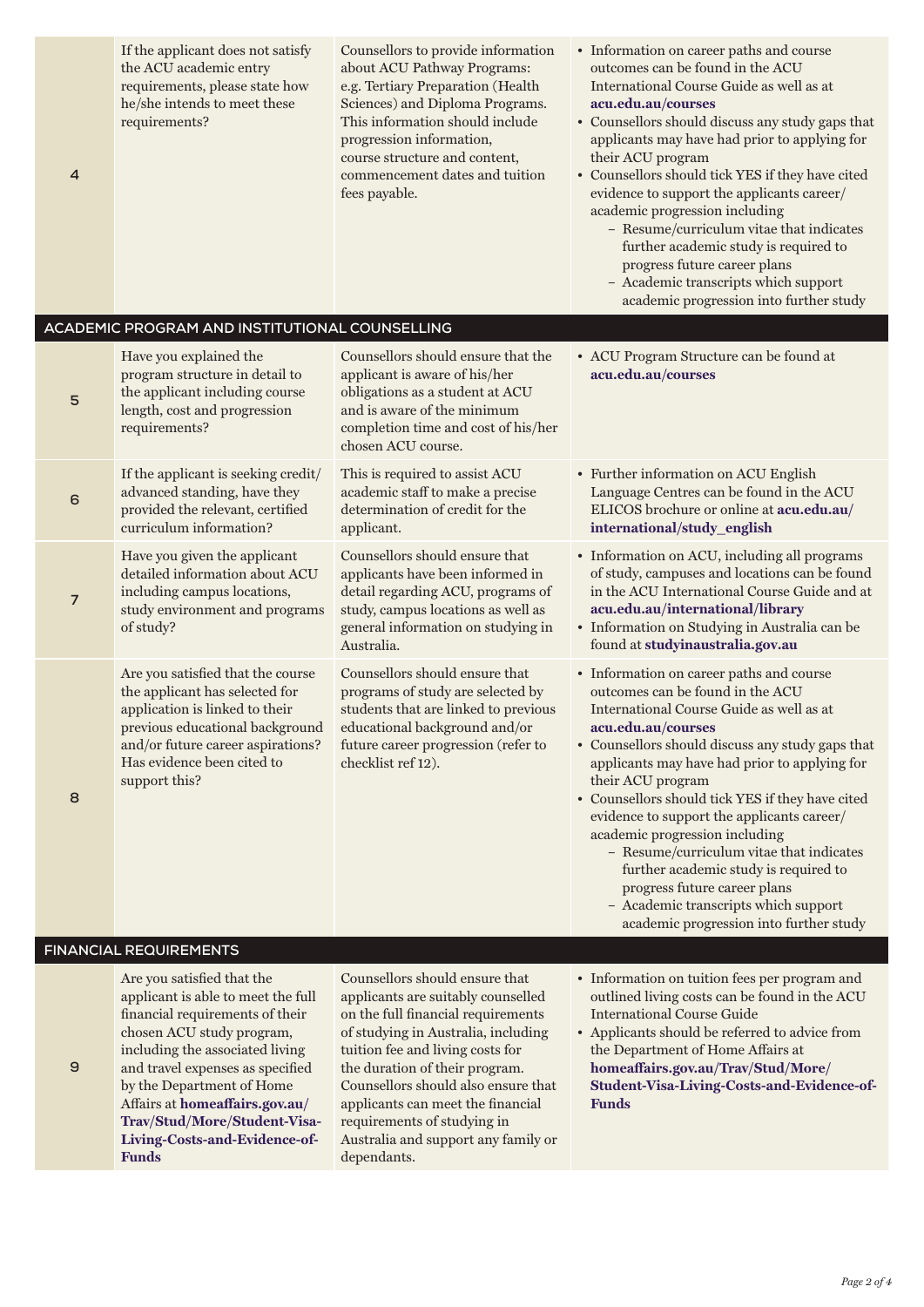| 10                | Have you explained to the<br>applicant the financial<br>evidence he/she must be able<br>to demonstrate in order to<br>secure a student visa to study in<br>Australia?                                                                                                                 | Counsellors should ensure that<br>applicants can legitimately<br>demonstrate their ability to cover<br>tuition fees and living expenses<br>as required under SVP Financial<br>documents are not required to<br>be sent with the application for<br>study but ACU reserves the right<br>to request evidence of financial<br>capacity prior to awarding a COE or<br>commencement at the University | • Counsellors should request to see certified<br>documentary evidence of how the money<br>applicants have to fund their studies was<br>accumulated.<br>• If the source of income is a money deposit held<br>in a bank account, the following evidence could<br>be provided:<br>- Payslips<br>- Bank loan documents<br>- Interest from investments<br>• If the source of income is a bank loan, the<br>following evidence must be provided to the<br>Agent prior to acceptance of an offer of study:<br>- A bank statement showing the amount of<br>available credit<br>- A statement from the holder of the<br>loan that its purpose is to support the<br>applicant's studies                                                                                                                                                                                                                                                                                                                                                                                                                       |
|-------------------|---------------------------------------------------------------------------------------------------------------------------------------------------------------------------------------------------------------------------------------------------------------------------------------|--------------------------------------------------------------------------------------------------------------------------------------------------------------------------------------------------------------------------------------------------------------------------------------------------------------------------------------------------------------------------------------------------|-----------------------------------------------------------------------------------------------------------------------------------------------------------------------------------------------------------------------------------------------------------------------------------------------------------------------------------------------------------------------------------------------------------------------------------------------------------------------------------------------------------------------------------------------------------------------------------------------------------------------------------------------------------------------------------------------------------------------------------------------------------------------------------------------------------------------------------------------------------------------------------------------------------------------------------------------------------------------------------------------------------------------------------------------------------------------------------------------------|
| 11                | Has the applicant been informed<br>about ACU tuition fee payment<br>and refund policies?                                                                                                                                                                                              | Counsellors should ensure that<br>applicants are aware of the specific<br>financial requirements for study at<br><b>ACU</b>                                                                                                                                                                                                                                                                      | • Information on ACU tuition fees and Overseas<br>Health Cover costs can be found at<br>acu.edu.au/450641<br>• Information on the ACU Refund Policy can be<br>found at acu.edu.au/453139                                                                                                                                                                                                                                                                                                                                                                                                                                                                                                                                                                                                                                                                                                                                                                                                                                                                                                            |
|                   | <b>GENUINE TEMPORARY ENTRANT REQUIREMENTS</b>                                                                                                                                                                                                                                         |                                                                                                                                                                                                                                                                                                                                                                                                  |                                                                                                                                                                                                                                                                                                                                                                                                                                                                                                                                                                                                                                                                                                                                                                                                                                                                                                                                                                                                                                                                                                     |
| $12 \overline{ }$ | Have you explained to the<br>applicant the requirements to be<br>classed as a Genuine Temporary<br>Entrant (GTE) to study in<br>Australia as provided by the<br>Department of Home Affairs at<br>homeaffairs.gov.au/trav/stud/<br>more/student-visa-english-<br>language-requirements | Counsellors should ensure that they<br>have briefed applicants in full on<br>the requirements to meet Genuine<br>Temporary Entrant and Genuine<br>Student status as defined by the<br>Department of Home Affairs                                                                                                                                                                                 | • Definition of Genuine Temporary Entrant can<br>be found at homeaffairs.gov.au/Trav/Stud/<br>More/Genuine-Temporary-Entrant<br>• Counsellors must be confident that the<br>applicant is a Genuine Temporary Entrant: the<br>following questions are a guide only to<br>establishing GTE.<br>- Why did the applicant choose Australia?<br>- Why did the applicant choose ACU?<br>- Why did the applicant choose a particular<br>city?<br>- Why did the applicant choose a particular<br>course?<br>- Is the applicant's choice of program<br>consistent with their academic<br>background?<br>- Are there any gaps in the applicant's<br>education or employment history?<br>- Has the applicant had any previous<br>student visa rejected by any country? If so<br>when, and from which country?<br>- Does the applicant currently have close<br>family members living in Australia?<br>- Does the applicant have dependents and<br>if so, does he/she intend to take them to<br>Australia?<br>- Has the applicant previously applied<br>to study at ACU with the assistance of<br>another agency? |
| 13                | Is the applicant aware that they<br>may be interviewed by Australian<br>immigration authorities to<br>determine their status as a<br>Genuine Temporary Entrant?                                                                                                                       | Counsellors should ensure that<br>applicants are aware that they may<br>be interviewed by the Department<br>of Home Affairs regarding their<br>application for a student visa in<br>relation to the Genuine Temporary<br>Entrant                                                                                                                                                                 | • As checklist ref 12                                                                                                                                                                                                                                                                                                                                                                                                                                                                                                                                                                                                                                                                                                                                                                                                                                                                                                                                                                                                                                                                               |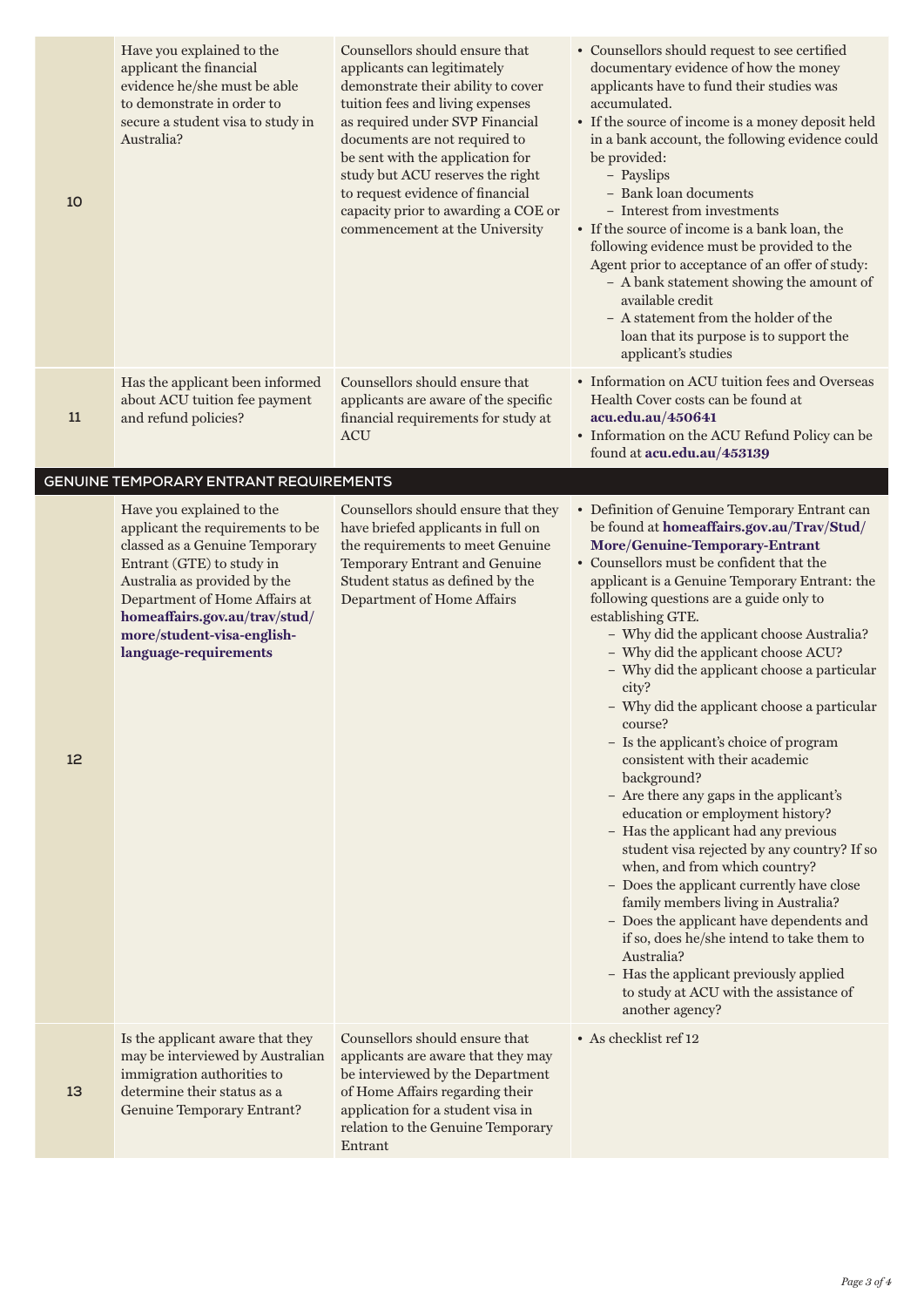| 14                 | Has the applicant previously had<br>any visa application refused by<br>any country?                                                                                                                                                                                   | Counsellors should establish if the<br>applicant has a visa application<br>rejected previously in any country                                | • If YES, please provide further information<br>on the reason for this rejection on the Pre-<br>Application Checklist - the applicant will<br>be asked to provide the rejection letter at<br>acceptance stage |
|--------------------|-----------------------------------------------------------------------------------------------------------------------------------------------------------------------------------------------------------------------------------------------------------------------|----------------------------------------------------------------------------------------------------------------------------------------------|---------------------------------------------------------------------------------------------------------------------------------------------------------------------------------------------------------------|
| 15                 | Are you satisfied that the<br>applicant is a genuine student<br>and can meet the Genuine<br>Temporary Entrant criteria as<br>provided by the Department of<br>Home Affairs at<br>homeaffairs.gov.au/trav/stud/<br>more/student-visa-english-<br>language-requirements | Counsellors should be confident in<br>the applicants GTE status and only<br>submit applications to ACU that<br>meet the GTE requirement      | • See checklist ref 12                                                                                                                                                                                        |
| <b>APPLICATION</b> |                                                                                                                                                                                                                                                                       |                                                                                                                                              |                                                                                                                                                                                                               |
| 16                 | Has the applicant completed<br>all relevant parts of the ACU<br><b>Application Form?</b>                                                                                                                                                                              | Counsellors should ensure the<br>application has been completed in<br>full and there are no blank sections.                                  | • The ACU International Online Application<br>Form can be found at:<br>acu.edu.au/international/applying_to_acu                                                                                               |
| 17                 | Have copies of all original<br>documents been checked and<br>verified as authentic?                                                                                                                                                                                   | Counsellors should ensure that<br>all documents are verified and<br>certified as authentic prior to being<br>submitted with the application. |                                                                                                                                                                                                               |

Information contained in this publication is correct as of May 2018 but is subject to change. The University reserves the right to amend, cancel or otherwise modify without notice, the content of any matter in this publication. For up to date information please see **[acu.edu.au/international](http://www.acu.edu.au/international)**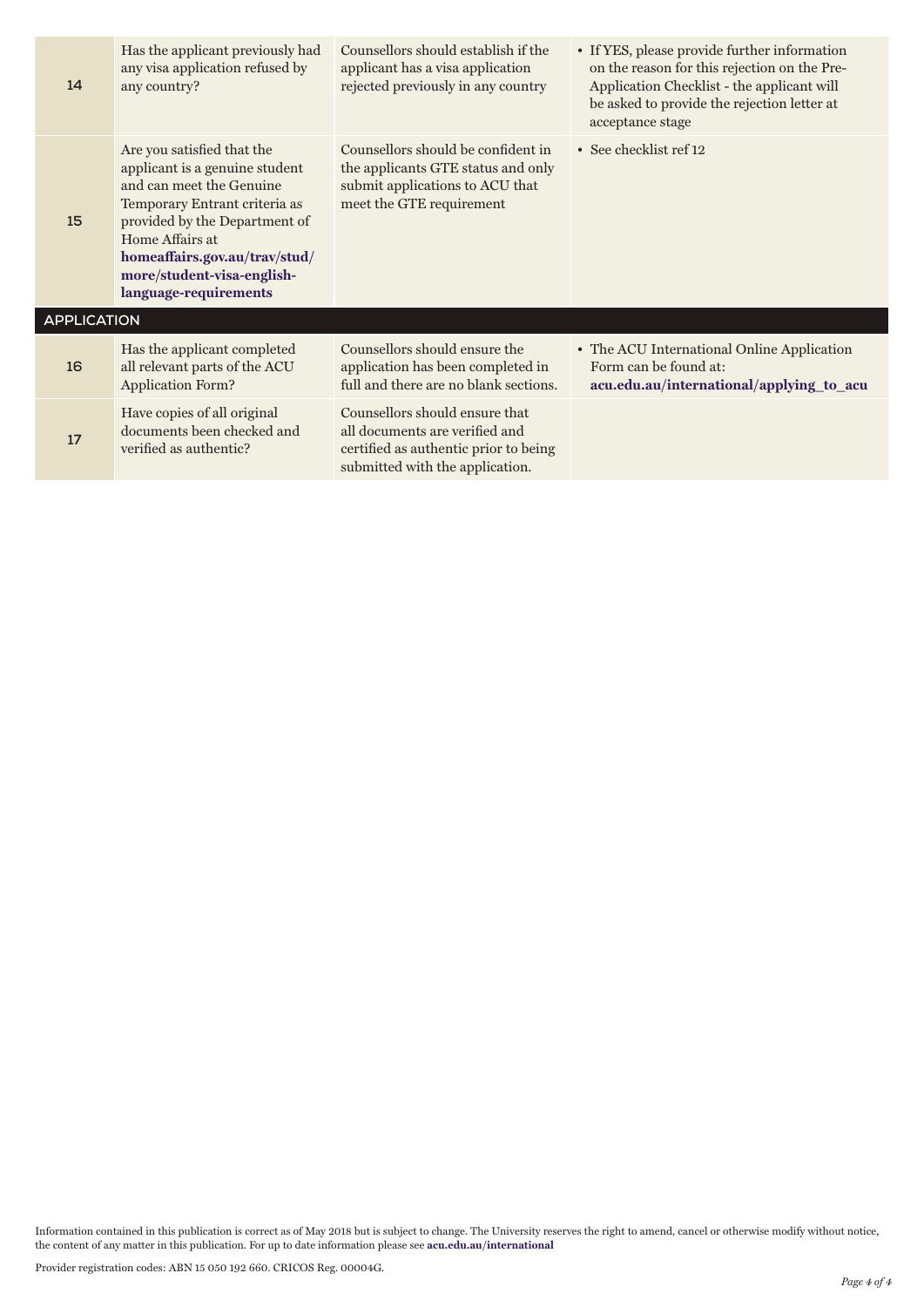# ACU Simplified Student Visa Framework (SSVF) education agent pre-application checklist



Australian Catholic University (ACU) is committed to ensuring that its international student population consists of academically able and genuine students who are studying in Australia for the purpose of academic, personal and future career development.

As part of the Simplified Student Visa Framework arrangements, registered ACU Education Agents must complete the following checklist for each prospective student applying to undertake studies at ACU while on a student visa.

The completed checklist should be attached to the student's ACU application. Attach this as a hard copy if submitting a print application and attach as a 'Supporting Document' if applying online.

If you have a question about this checklist, please contact your ACU Regional Manager or ACU International Admissions Office via email **international.admissions@acu.edu.au** or telephone on +61 (02) 9739 2437

#### APPLICATIONS FOR STUDY SUBMITTED WITHOUT THIS CHECKLIST WILL NOT BE PROCESSED AND THIS MAY DELAY THE ISSUING OF ANY OFFERS.

|               | <b>AGENT DETAILS</b>                                                                                                                                                  |                                                                                                                            |                              |  |
|---------------|-----------------------------------------------------------------------------------------------------------------------------------------------------------------------|----------------------------------------------------------------------------------------------------------------------------|------------------------------|--|
|               | <b>ACU Education Agent name:</b>                                                                                                                                      |                                                                                                                            | Submitted by:                |  |
|               | <b>ACU Education Agent</b><br>branch/office:                                                                                                                          |                                                                                                                            | Date checklist<br>completed: |  |
|               | <b>APPLICANT DETAILS</b>                                                                                                                                              |                                                                                                                            |                              |  |
| <b>Title:</b> |                                                                                                                                                                       |                                                                                                                            | Date of birth:               |  |
|               | <b>Family name:</b>                                                                                                                                                   |                                                                                                                            | Course applied for:          |  |
|               | <b>Given name:</b>                                                                                                                                                    |                                                                                                                            | ACU campus selected:         |  |
|               |                                                                                                                                                                       | ACADEMIC AND ENGLISH LANGUAGE REQUIREMENTS                                                                                 |                              |  |
| $\mathbf{1}$  |                                                                                                                                                                       | <b>Does the applicant meet the ACU English language entry requirements?</b> Yes $\Box$ No $\Box$ (if yes, please go to Q3) |                              |  |
| 2             | If the applicant does not satisfy the ACU English requirements, please state how he/she intends to meet these requirements<br>before commencing an ACU study program? |                                                                                                                            |                              |  |
| 3             | Do you believe the applicant is likely to meet the academic entry requirements for his/her academic program?<br>Yes $\Box$ No $\Box$ (if yes, please go to Q5)        |                                                                                                                            |                              |  |
| 4             | If the applicant does not satisfy the ACU academic entry requirements, please state how he/she intends to meet these<br>requirements?                                 |                                                                                                                            |                              |  |
|               |                                                                                                                                                                       | ACADEMIC PROGRAM AND INSTITUTIONAL COUNSELLING                                                                             |                              |  |
| 5             | requirements?                                                                                                                                                         | Have you explained the program structure in detail to the applicant including course length, cost and progression          |                              |  |
|               |                                                                                                                                                                       |                                                                                                                            |                              |  |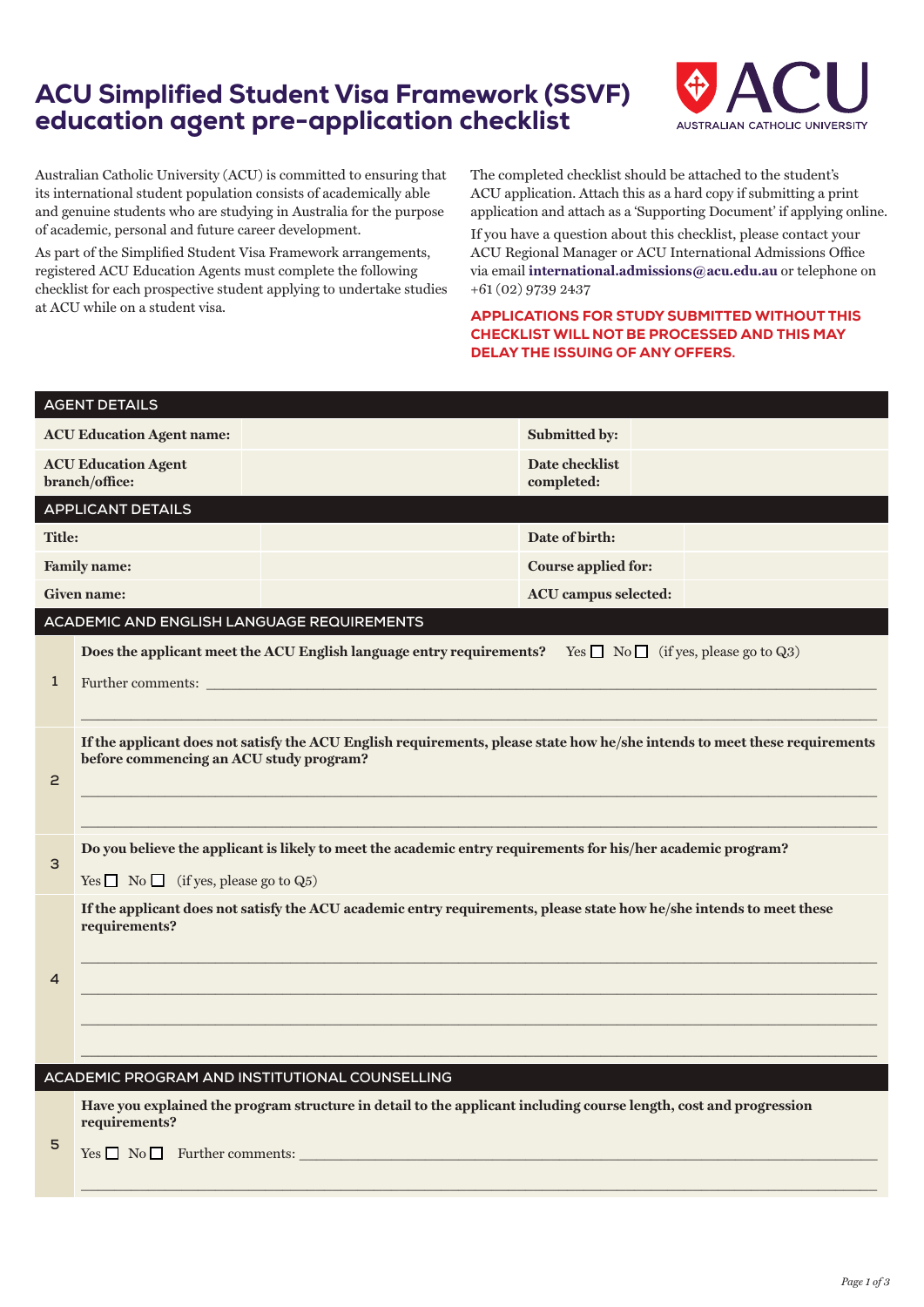|                | If the applicant is seeking credit / advanced standing, have they provided the relevant, certified curriculum information?                                                                                                                                                                                          |
|----------------|---------------------------------------------------------------------------------------------------------------------------------------------------------------------------------------------------------------------------------------------------------------------------------------------------------------------|
| 6              | $Yes \Box No \Box$ Further comments: $\Box$                                                                                                                                                                                                                                                                         |
| $\overline{7}$ | Have you given the applicant detailed information about ACU including campus locations, study environment and<br>programs of study?<br>$Yes \fbox{No} \fbox{No}$ Further comments: $\fbox{No} \fbox{No}$                                                                                                            |
|                |                                                                                                                                                                                                                                                                                                                     |
| 8              | Does the applicant's educational history and/or previous employment support their chosen program of study? Yes $\Box$ No $\Box$<br>Has the evidence been sighted to support this? Yes $\Box$ No $\Box$                                                                                                              |
|                | <b>FINANCIAL REQUIREMENTS</b>                                                                                                                                                                                                                                                                                       |
| $\mathbf{9}$   | Are you satisfied that the applicant is able to meet the full financial requirements of their chosen ACU study program,<br>including the associated living and travel expenses as specified by the Department of Home Affairs:<br>homeaffairs.gov.au/Trav/Stud/More/Student-Visa-Living-Costs-and-Evidence-of-Funds |
|                | $Yes \fbox{D} No \fbox{D}$ Further comments: $\fbox{D} No \fbox{D}$                                                                                                                                                                                                                                                 |
|                | Have you explained to the applicant the financial evidence he/she must be able to demonstrate in order to secure a student                                                                                                                                                                                          |
|                | visa to study in Australia?                                                                                                                                                                                                                                                                                         |
| 10             | $Yes \Box No \Box$ Further comments: $\Box$                                                                                                                                                                                                                                                                         |
|                | Has the applicant been informed about ACU tuition fee payment and refund policies?                                                                                                                                                                                                                                  |
| 11             | $Yes \fbox{D} No \fbox{D}$ Further comments: $\fbox{D} No \fbox{D}$                                                                                                                                                                                                                                                 |
|                | <b>GENUINE TEMPORARY ENTRANT REQUIREMENTS</b>                                                                                                                                                                                                                                                                       |
|                | Have you explained to the applicant the requirements to be classed as a Genuine Temporary Entrant (GTE) to study in<br>Australia as provided by the Department of Home Affairs: homeaffairs.gov.au/Trav/Stud/More/Genuine-Temporary-Entrant                                                                         |
| 12             |                                                                                                                                                                                                                                                                                                                     |
|                |                                                                                                                                                                                                                                                                                                                     |
|                | Is the applicant aware that they may be interviewed by Australian immigration authorities to determine their status as a<br><b>Genuine Temporary Entrant?</b>                                                                                                                                                       |
| 13             | $Yes \fbox{No} \fbox{No} \fbox{The number comments: } \fbox{The number of elements are the same.}$                                                                                                                                                                                                                  |
|                |                                                                                                                                                                                                                                                                                                                     |
|                | Has the applicant previously had any visa application refused by any country? Yes $\square$ No $\square$                                                                                                                                                                                                            |
| 14             | If Yes, please provide further information on the reason for this rejection:                                                                                                                                                                                                                                        |
|                | Are you satisfied that the applicant is a genuine student and can meet the Genuine Temporary Entrant criteria as provided                                                                                                                                                                                           |
| 15             | by the Department of Home Affairs: homeaffairs.gov.au/Trav/Stud/More/Genuine-Temporary-Entrant                                                                                                                                                                                                                      |
|                | $Yes \fbox{No} \fbox{No} \fbox{In}$ Further comments:                                                                                                                                                                                                                                                               |
|                | <b>APPLICATION</b>                                                                                                                                                                                                                                                                                                  |
|                | Has the applicant completed all relevant parts of the ACU application Form?                                                                                                                                                                                                                                         |
| 16             | $Yes \Box No \Box$ Further comments: $\Box$                                                                                                                                                                                                                                                                         |
|                |                                                                                                                                                                                                                                                                                                                     |